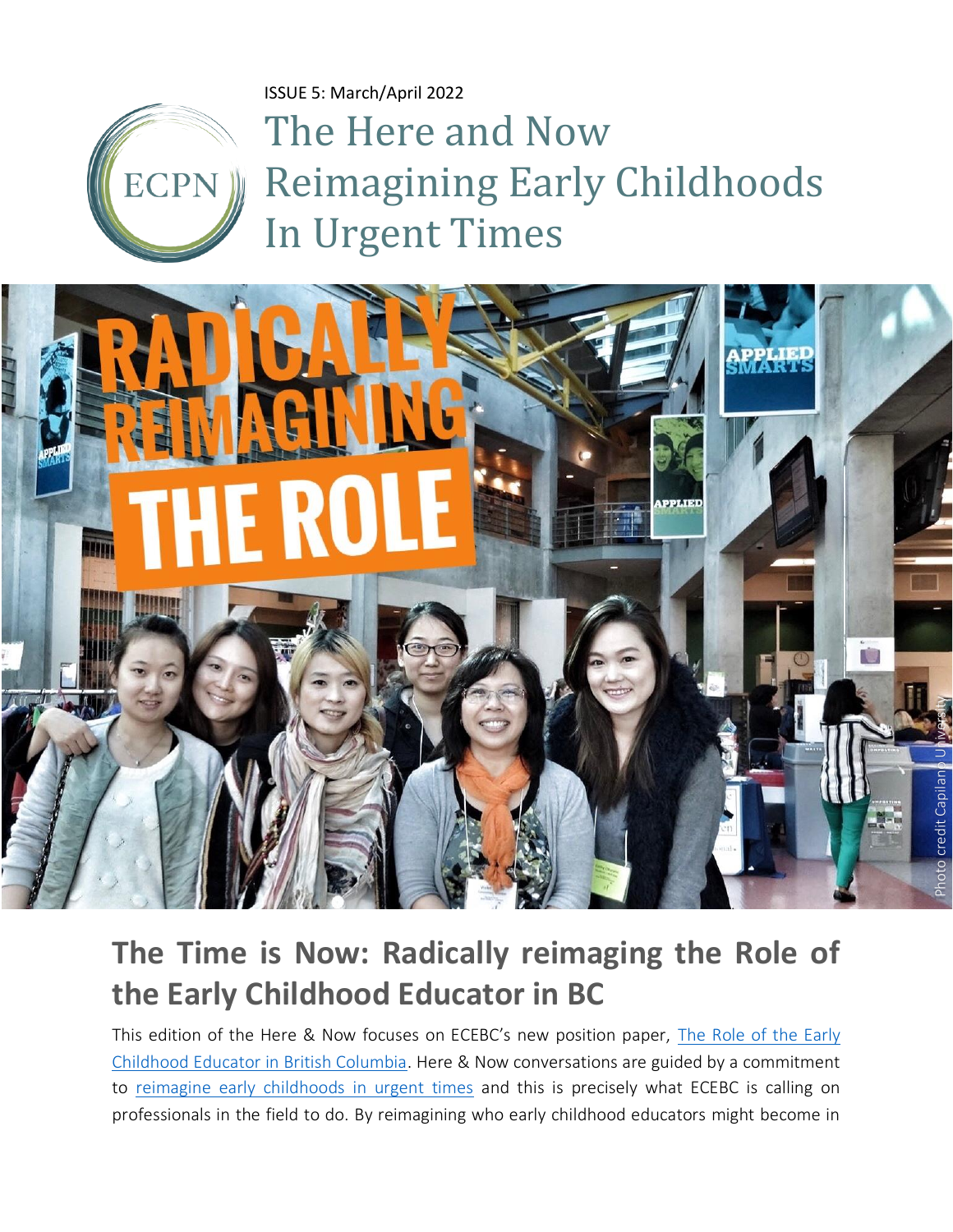our province, this position paper takes a clear stand for early childhood education as an ethical and transformative pedagogical project.

As creators of the [original paper](https://www.earlychildhoodcollaboratory.net/conditions-for-moving-beyond-quality-in-canadian-early-childhood-education) that ECEBC builds on, we support the vision of the role of the educator laid out by ECEBC, the implications of which cannot be overstated in terms of raising expectations for the commitments educators carry with them into everyday practice with young children and families, as well as raising expectations for the type of education and ongoing professional learning [necessary to support educators](https://theconversation.com/federal-budget-2021-7-actions-to-ensure-canadas-child-care-plan-is-about-education-159191) in realizing this new vision of their role. We congratulate our colleagues at ECEBC for taking such a strong stance at this critical juncture for early childhood education in BC.

In this edition, we hope to provoke deeper consideration of this new vision of the role of the educator in connection with the role of the pedagogist, as a professional figure who walks with educators and young children along the path of radically reconsidering what it means to live well together within the here and now of a rapidly changing world.

*How are we, as pedagogists, called to meet with and support ECEBC's new vision of an early childhood educator? What is required for us to respond in a way that brings the commitments named in the position paper to life in everyday practice within unique educational contexts?*

To begin, ECEBC's position paper provides us with something tangible to engage in dialogue with in a way that invites all citizens to consider the dispositions and knowledges required of educators in the  $21<sup>st</sup>$  century. By stating that educators work with pedagogical commitments to respond to current conditions of our time, BC early childhood educators are tasked as professionals with always becoming ready to walk with children in responsive ways. This means that the education of current and future early childhood educators must be steeped in educational projects and pedagogical matters. Their education needs to support them to take up the challenging task of engaging in careful, ethical and pedagogical responses that have the potential to enact lively curriculum.

For instance, if we believe educators are obligated to respond to legacies of colonization, it becomes critical for early childhood educators to learn Indigenous histories and the legacies of colonization in ways that honour the strengths and resilience of Indigenous peoples. Together we must attend to the history of knowledges and education practices to understand how they are implicated in and maintain colonization. In alignment with [new provincial requirements for](https://www.cbc.ca/news/canada/british-columbia/secondary-schools-bc-indigenous-courses-1.6380578#:~:text=The%20province%20announced%20March%204,the%202023%2D2024%20school%20year.)  [secondary students](https://www.cbc.ca/news/canada/british-columbia/secondary-schools-bc-indigenous-courses-1.6380578#:~:text=The%20province%20announced%20March%204,the%202023%2D2024%20school%20year.) to complete [Indigenous-focused courses](https://firstpeoplesprinciplesoflearning.wordpress.com/) prior to graduation, the TRC Calls to Action, and commitments highlighted in the BC Early Learning Framework, this learning must become a requirement of all future early childhood educators.

To build responsive relationships in accordance with ECEBC's position paper, we must envision notions of childhood and models of families that go beyond normalization, romanticization and universality. As pedagogists, this document obligates us to consider how families and children are differently situated and respond to the complexities of individual situations. This is a profession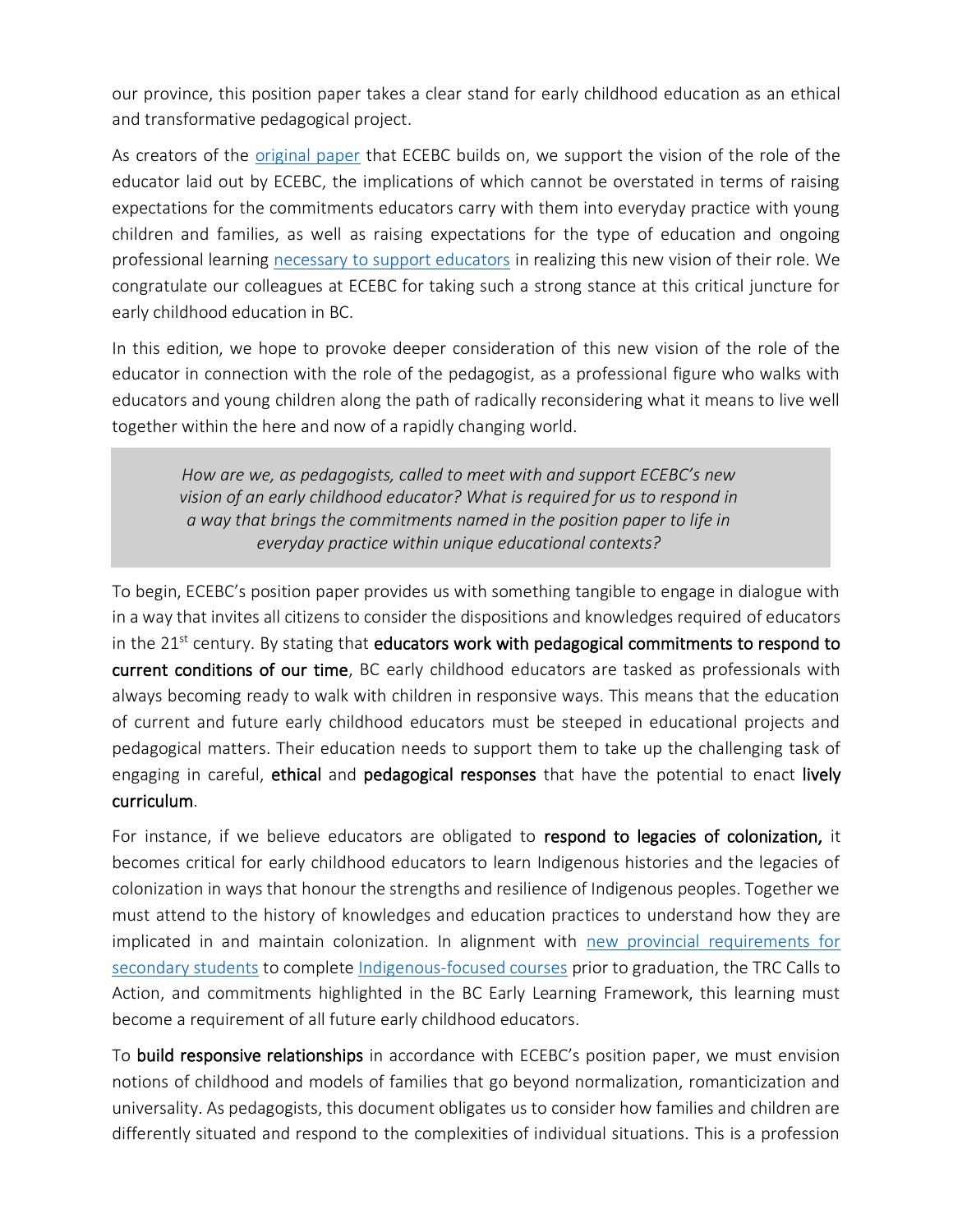that is far beyond a call for individuals who love children. Rather, it is a profession for those who are ready to commit to walk with children and their families in the everyday messiness, joy, and complexities of life.

Put simply, this position paper offers us a vision of something to strive for in a profession that asks us always to be a 'becoming educator'. This visionary document asks us to continually rethink our pedagogical practices, not to simply critique what was learned in the past but to be open to ethical decisions around pedagogical practices. As pedagogists, we must never forget our own histories and how they are implicated in inequities and other violences within the project of education. We too must honour those who came before us, but not be held to images that maintain the gendered, docile female subject.

ECEBC's release of this important position paper coincided with ECPN co-directors, Veronica Pacini-Ketchabaw and Kathleen Kummen, conducting in-person community visits around BC to engage in conversations about collaborative work in progress led by community and PSI pedagogists. These visits afforded us new considerations of what ECEBC's visionary document means for communities in every corner of the province. Recognizing the strength of ECEBC's position paper as contingent on the way it gets lived (or not) by educators in the field, we take seriously ECEBC's intention to signal new obligations for ECEs working with young children, families, and colleagues as co-collaborators in the shaping of collective pedagogical modes of engagement within local community contexts in our province.

We must begin to work together, labouring collectively to create the spaces that today's children and those not yet born deserve. This is hard work, but the ECPN believes that educators are competent, strong, powerful and able to collectively world towards this vision.

We conclude by offering questions for educators, student educators, and others in the field to consider as they respond to the position paper in their everyday practice.

- 1. How do we know and honour the lands on which our ECE centre is located? How can we create space to actively engage with (read and discuss) the TRC Calls to Action? How do we weave [UNDRIP](https://www2.gov.bc.ca/gov/content/governments/indigenous-people/new-relationship/united-nations-declaration-on-the-rights-of-indigenous-peoples) into our centres' policies? What steps are we actually taking to gain fuller understandings how ECE as an educational project is implicated in residential schools?
- 2. What opportunities are we creating to collectively think/articulate pedagogical commitments that allow us to respond to the current conditions of our times in ethical new ways?
- 3. How are we building responsive (joyful, respectful) relationships with families and children – in particular those who resist our overtures to be in a relationship? How do we recognize that families and children come with current generational hurts from educators?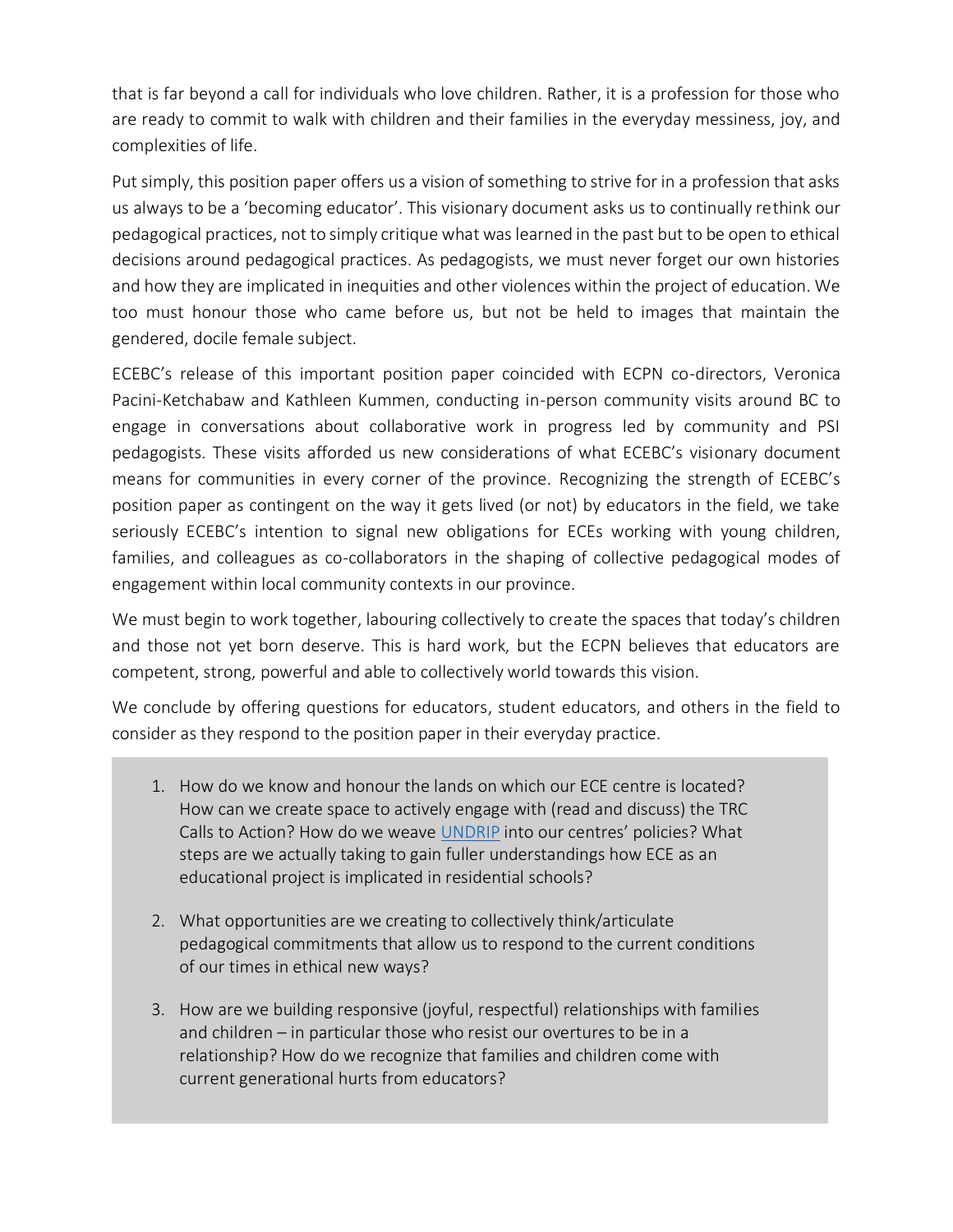4. How can we support educators to think together with children about the problems and challenges they are trying to make sense of? For example, how might we approach learning together about 'sharing' in a centre beyond potential 'behaviour problems' located within individual children? In what ways are we cultivating considerations of the modes of relating required to disrupt inequitable patterns of consolidating power and hoarding wealth/resources in our society? In this way, sharing becomes a problem of the world for deeper consideration within a centre, it is not a problem particular to 4 years old children.

## **Continuing the Conversation**

Revisiting Bill 14, 2021

In light of the release of ECEBC's position paper outlining a vision of the 21<sup>st</sup> educator in British Columbia, it is important to revisit the [two pieces of early learning and child care](https://news.gov.bc.ca/releases/2021CFD0070-002070) legislation enshrined in British Columbia law on October 27, 2021. Hailed by Minister Katrina Chen as "the most important policy shift for families that B.C. has seen in decades", [The Early Learning and Child](https://www.leg.bc.ca/content/data%20-%20ldp/Pages/42nd2nd/1st_read/PDF/gov15-1.pdf)  [Care Act](https://www.leg.bc.ca/content/data%20-%20ldp/Pages/42nd2nd/1st_read/PDF/gov15-1.pdf) and the [Early Childhood Educators Act](https://www.leg.bc.ca/parliamentary-business/legislation-debates-proceedings/42nd-parliament/2nd-session/bills/first-reading/gov14-1) were created by the government as part of the [ChildCare BC Plan](https://www2.gov.bc.ca/gov/content/family-social-supports/caring-for-young-children) as our province moves toward a more inclusive, accessible and publicly funded system of early childhood education.

What does [Bill 14](https://www.ecpn.ca/application/files/4816/3823/1775/The_Here_and_Now-_ISSUE_1_PDF_version-final.pdf) do to support and make visible the complex, multifaceted work of the educator? How do these new pieces of legislation help create the conditions to help realize the role of the early childhood educator as one that continually shifts and transforms in order to respond to an ever-changing world? Will this legislation be enacted in ways that nurture the ability of educators to rethink their pedagogies and everyday practices, in accordance with the BC Early Learning [Framework](https://www2.gov.bc.ca/gov/content/education-training/early-learning/teach/early-learning-framework) (ELF)?

Join the conversation! **ECEBC** is encouraging feedback on their visionary paper be sent to [ECEBC](https://twitter.com/ECEBC1/status/1498385034138378241) Executive Director, Emily Gawlick [\(executive.director@ecebc.ca\)](mailto:executive.director@ecebc.ca). ECEBC members are also invited join ECEBC pedagogist Nancy van Groll for a collective reading of the position paper on Tuesday, April 19 at 6:30 pm. If you are not a member but are interested in becoming one and attending this event, contact [syygren@ecebc.ca.](mailto:syygren@ecebc.ca)

Read and follow us on Twitter to continue the conversation!

[Join the Conversation](https://twitter.com/EcpnBc/status/1501778824983318536)